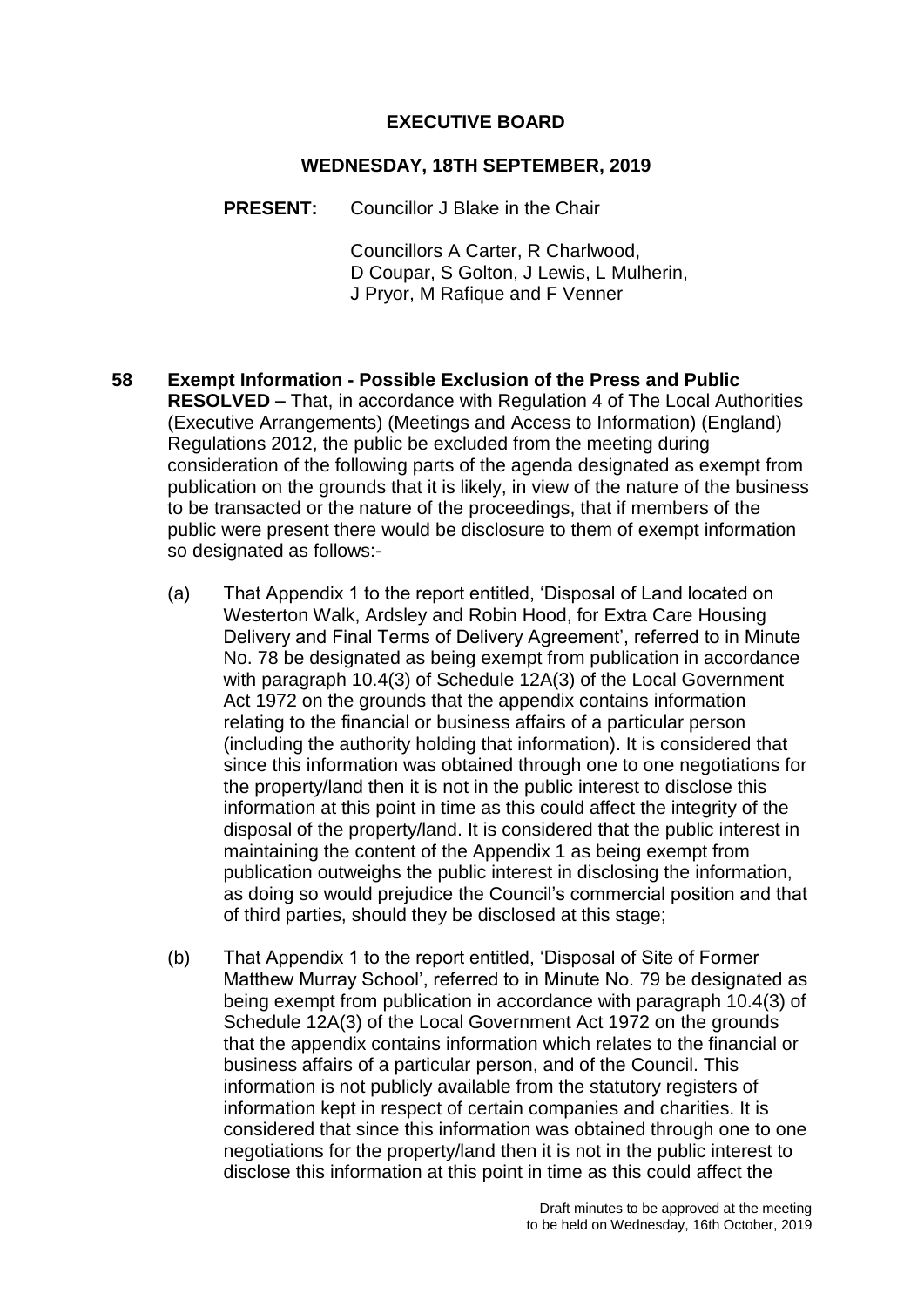integrity of the disposal of the property/land. Also, it is considered that the release of such information would, or would be likely to prejudice the Council's commercial interests in relation to other similar transactions in that prospective purchasers of other similar properties would have access to information about the nature and level of offers which may prove acceptable to the Council. It is considered that whilst there may be a public interest in disclosure, much of this information will be publicly available from the Land Registry following completion of this transaction and consequently the public interest in maintaining the exemption outweighs the public interest in disclosing this information at this point in time.

### **59 Late Items**

There were no late items of business for consideration at this meeting.

# **60 Declaration of Disclosable Pecuniary Interests**

With regard to agenda item 23 (Disposal of Site of Former Matthew Murray School), Councillor Lewis drew the Board's attention to the fact the he was a season ticket holder at Leeds United Football Club (Minute No. 79 refers).

# **61 Minutes**

**RESOLVED –** That the minutes of the meeting held on 4<sup>th</sup> September 2019 be approved as a correct record, and that the minutes of the meeting held on 24<sup>th</sup> July 2019 be approved as a correct record, subject to the correction of a typographical error in the first paragraph of Minute No. 40, 24th July 2019 (Council Housing Growth – Property Acquisitions Programme), to replace '*up to 180 property acquisitions*' with '*circa 150-200 property acquisitions*'.

# **CLIMATE CHANGE, TRANSPORT AND SUSTAINABLE DEVELOPMENT**

# **62 Cookridge Street Public Realm Proposals and Design Cost Report**

The Director of City Development submitted a report which presented proposals regarding the redevelopment of Cookridge Street as a new area of public realm, being brought forward through the opportunity provided by The Leeds Public Transport Investment Programme (LPTIP) Headrow Gateway scheme, and which was in line with the vision and ambition set out within the 'Our Spaces' Strategy.

- (a) That the progress which has been made regarding the development of the public realm schemes for Cookridge Street, linked to the delivery of the LPTIP Programme for the Headrow Gateway, be noted;
- (b) That the proposed injection of the S106 contributions of £94,197 be approved, and that approval also be given for the authority to spend of up to £1.7m from the LPTIP programme, S106 and existing public realm feasibility fund within the existing Capital Programme;
- (c) That subject to ongoing consultation with relevant Executive Members as appropriate, it be noted that the Chief Officer for Highways and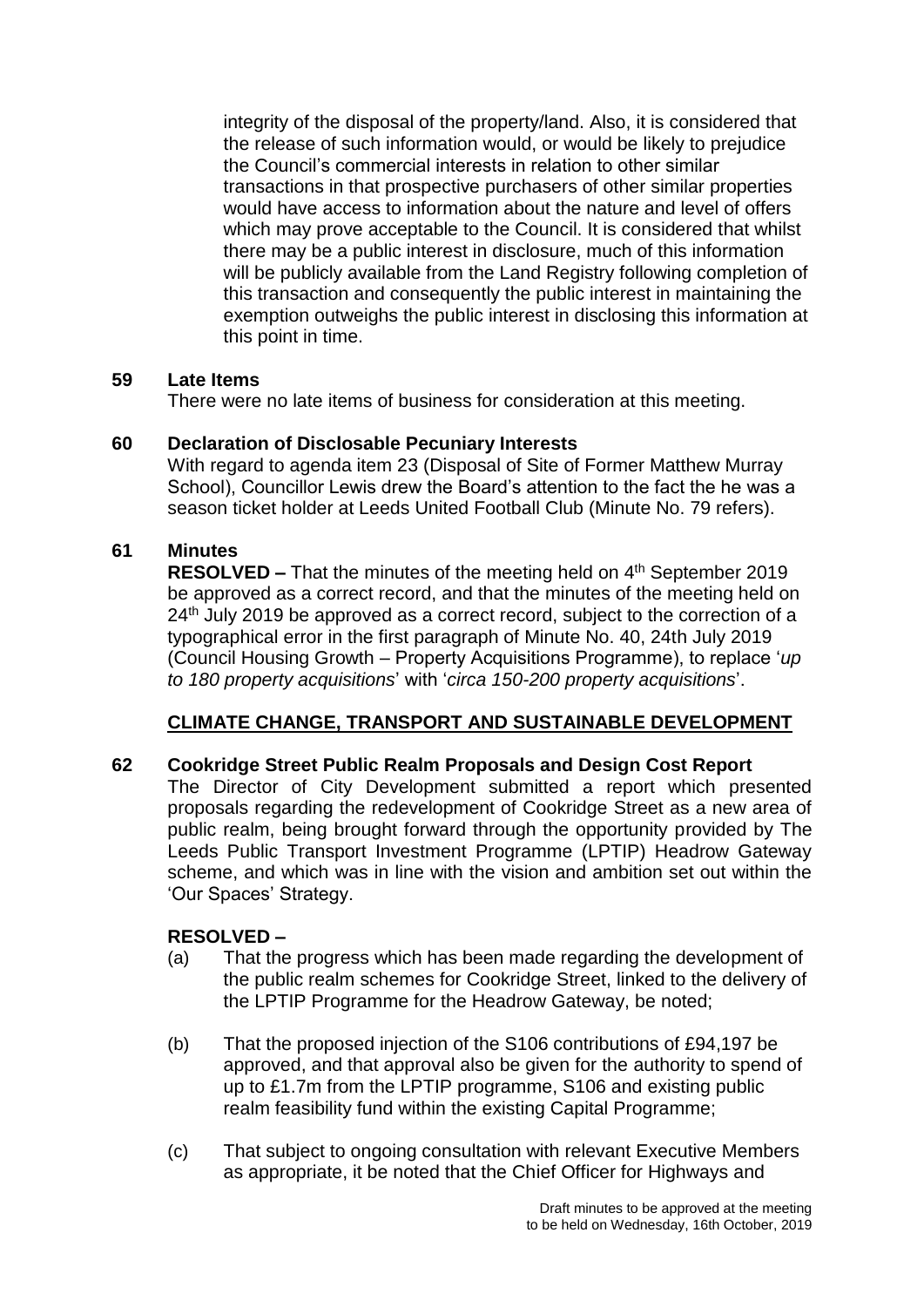Transportation will be responsible for the implementation of the resolutions arising from the submitted report.

### **COMMUNITIES**

### **63 Financial Inclusion Update**

Further to Minute No. 130, 19<sup>th</sup> December 2018, the Director of Communities and Environment submitted a report providing an update on the current financial inclusion projects which were taking place across the city, whilst the report also outlined the significant amount of work which was ongoing in Leeds to both reduce poverty and mitigate its impact on people's lives.

Responding to a Member's enquiry, the Board received further information on the actions being taken to ensure that the accessibility of the service provision in this area was being maximised for all who needed it. Members also noted that 100% of the income received from the Social Inclusion Fund was being invested into this area, with some of it being utilised to support projects which looked to mitigate against the possible harmful effects of gambling.

In conclusion, the Board paid tribute to the officers who continued to undertake the valuable work in this area.

### **RESOLVED –**

- (a) That the significant progress being made and the projects being developed through the partnerships between the Council and the third sector, as outlined in the submitted report, which has helped in the delivery of the Council's strategic objectives on financial inclusion and poverty alleviation, be noted and welcomed;
- (b) That it be noted that future reports regarding the progress of the Illegal Money Lending Team will be included as part of the annual report to the Executive Board which provides an update on progress regarding financial inclusion and poverty alleviation, rather than as a free standing item;
- (c) That the Board's agreement be given that the future reporting on the Social Inclusion Fund will be considered by the Executive Member for Communities.

### **64 Domestic Violence and Abuse Progress Report 2018/19**

Further to Minute No. 117, 13<sup>th</sup> December 2017, the Director of Communities and Environment submitted a report which provided details of the work being undertaken and the progress being made across the city in response to domestic violence and abuse, with details of some of the ongoing challenges being highlighted.

Responding to a Member's enquiry, the Board received further detail on the provisions in place regarding the re-housing of victims of domestic violence and abuse, and in which cases victims would qualify for 'statutory homeless'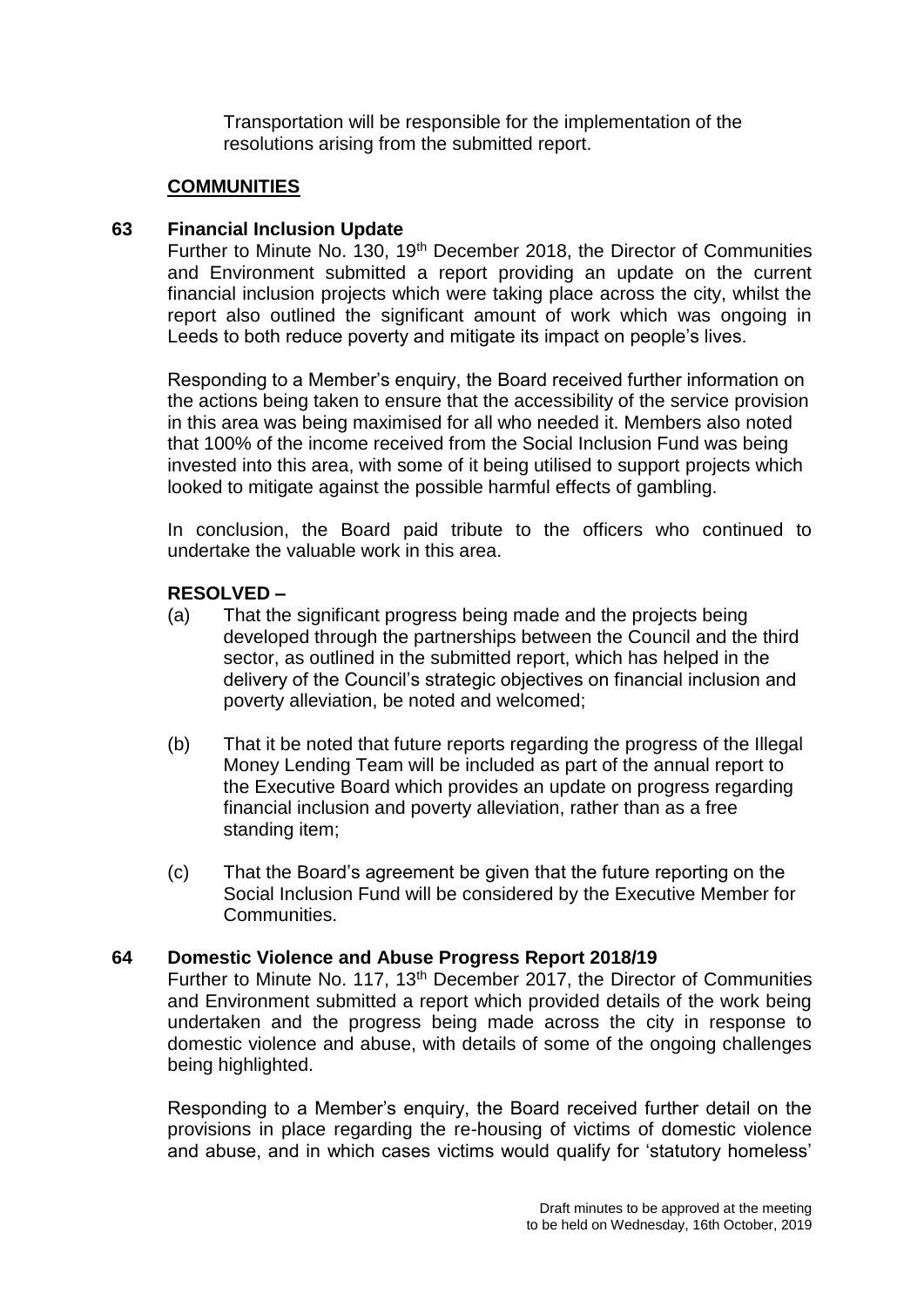status. It was noted that the Council also offered a 'sanctuary scheme' which enabled victims and children to stay put if they consider it safe to do so.

In noting the significant increase from 2017 to 2018 in the number of victims being supported who were at high risk of harm from domestic violence, it was acknowledged that although there was a range of socio-economic factors contributing towards this increase, it was highlighted how actions had been taken to reduce underreporting and raise the profile of this agenda.

Responding to a Member's comments regarding the level of criminal prosecutions which had been taken in this area, officers undertook to provide the Member in question with further information on this.

The effectiveness of the Front Door Safeguarding Hub initiative was also highlighted, and the multi-agency approach it took towards addressing this issue.

### **RESOLVED –**

- (a) That the progress made in this area, as detailed within the submitted report, be noted, and that in considering the continued challenges, as highlighted in the submitted report, specifically those detailed at paragraph 5.3, the comments made by the Board during discussion on such matters, be noted;
- (b) That it be noted that the Director of Communities and Environment is responsible for the implementation of the resolutions arising from the submitted report.

### **ENVIRONMENT AND ACTIVE LIFESTYLES**

### **65 Adapting Parks and Green Spaces for Climate Change**

The Director of Communities and Environment submitted a report which outlined the proposed approach being taken in Parks and Countryside for the adaptation of parks and green spaces across the city to help address the effects of climate change and make contributions towards the corporate targets to make Leeds carbon neutral by 2030.

Members highlighted the need to ensure that an effective communications strategy accompanied this initiative, to ensure that the public were made aware of the reasons for taking the proposed actions.

Responding to a Member's enquiry regarding the resource implications of this proposal, it was noted that where appropriate, funding may need to be sought in order to deliver specific improvement projects. A Member also highlighted the importance of the Authority looking to maximise any potential funding opportunities which may be available in this area.

Also in response to a Member's enquiry regarding the provision of staffing resource in this area, it was highlighted that the submitted report was the beginning of the process to set out the Council's ambitions, and specifically, it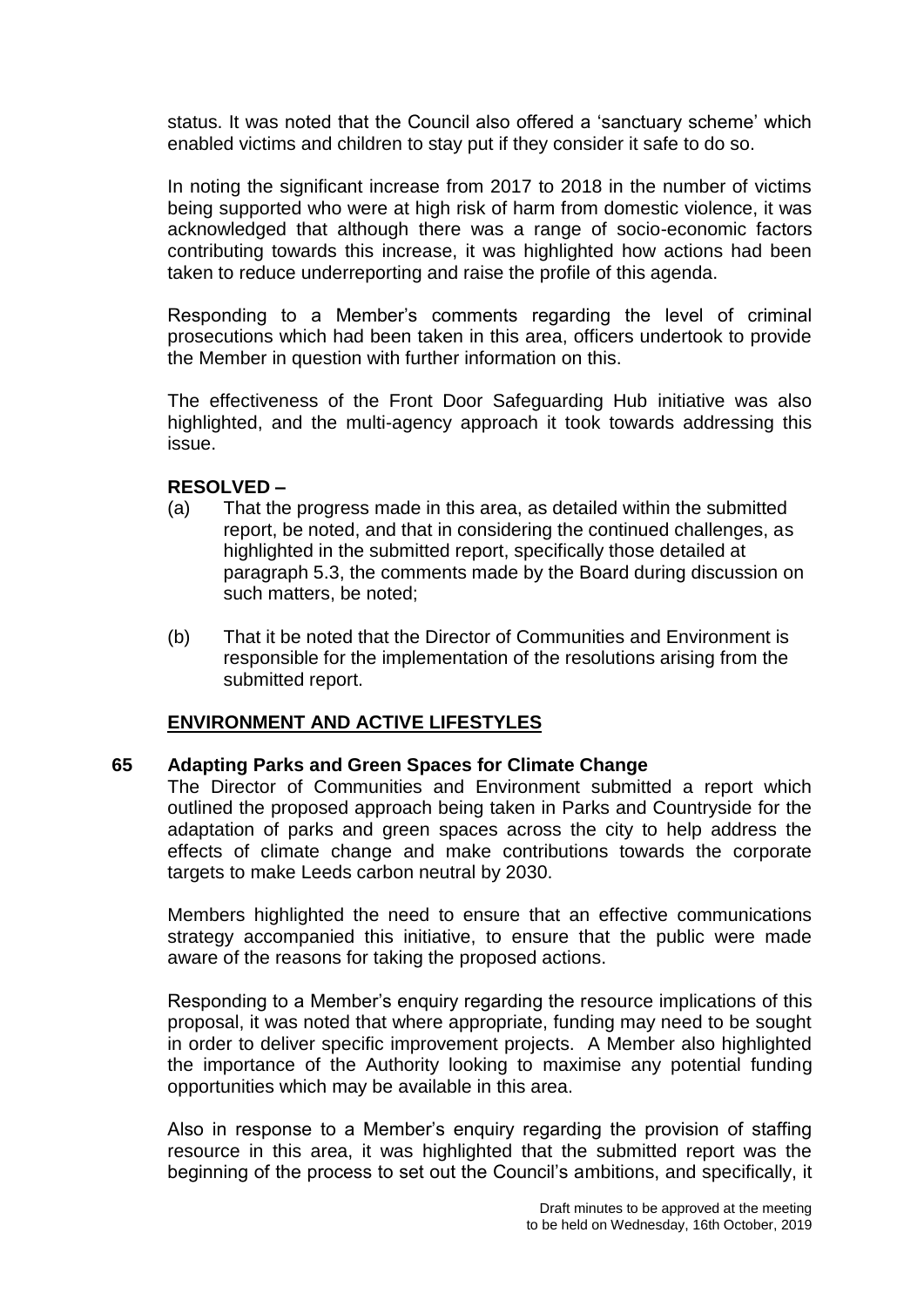was emphasised that appropriate training for officers would be provided where required to ensure the delivery of the new approach.

In acknowledging the importance of Ward Member engagement as part of this process, it was noted that in addition to any liaison with Community Committee sub groups and 'Champions', officers would look to schedule a Member seminar on this issue.

# **RESOLVED –**

- (a) That the approach, as outlined within the submitted report, which looks to adapt and improve parks and green spaces so as to contribute towards the Council's commitment to make Leeds carbon neutral by 2030, be approved;
- (b) That it be noted that the Chief Officer, Parks and Countryside is responsible for the implementation of the resolutions arising from the submitted report;
- (c) That a Member seminar to inform Councillors of the proposals in this area be scheduled.

### **66 Approval for the design and construction of a scheme to reduce flood risk to properties in Mickletown**

The Director of City Development submitted a report which provided an update of the work that had already been undertaken in respect of the scheme to reduce flood risk in Mickletown and which specifically highlighted the flooding issues within the area. Also, the report sought authority to incur expenditure which was required to take the scheme through to completion.

The Board noted a Member's comment that the proposals would be welcomed by the local Flood Group who had been engaged throughout the process.

### **RESOLVED –**

- (a) That authority be provided to incur expenditure of £1,159,000 for a capital scheme to develop a design for a flood alleviation scheme at Mickletown and for the construction of the scheme;
- (b) That the authority required to drawdown the Section 106 contribution to fund the delivery of this scheme, be approved;
- (c) That the necessary authority be delegated to the Director of City Development, to enable the Director to agree authority to spend (ATS) approvals for the scheme, subject to agreement with the Executive Member for Environment and Active Lifestyles.

# **67 'Get Set Leeds – Local' – Physical Activity Localities project**

Further to Minute No. 68, 19<sup>th</sup> September 2018, the Director of City Development submitted a report which provided an update on the development of the new physical activity ambition as well as presenting an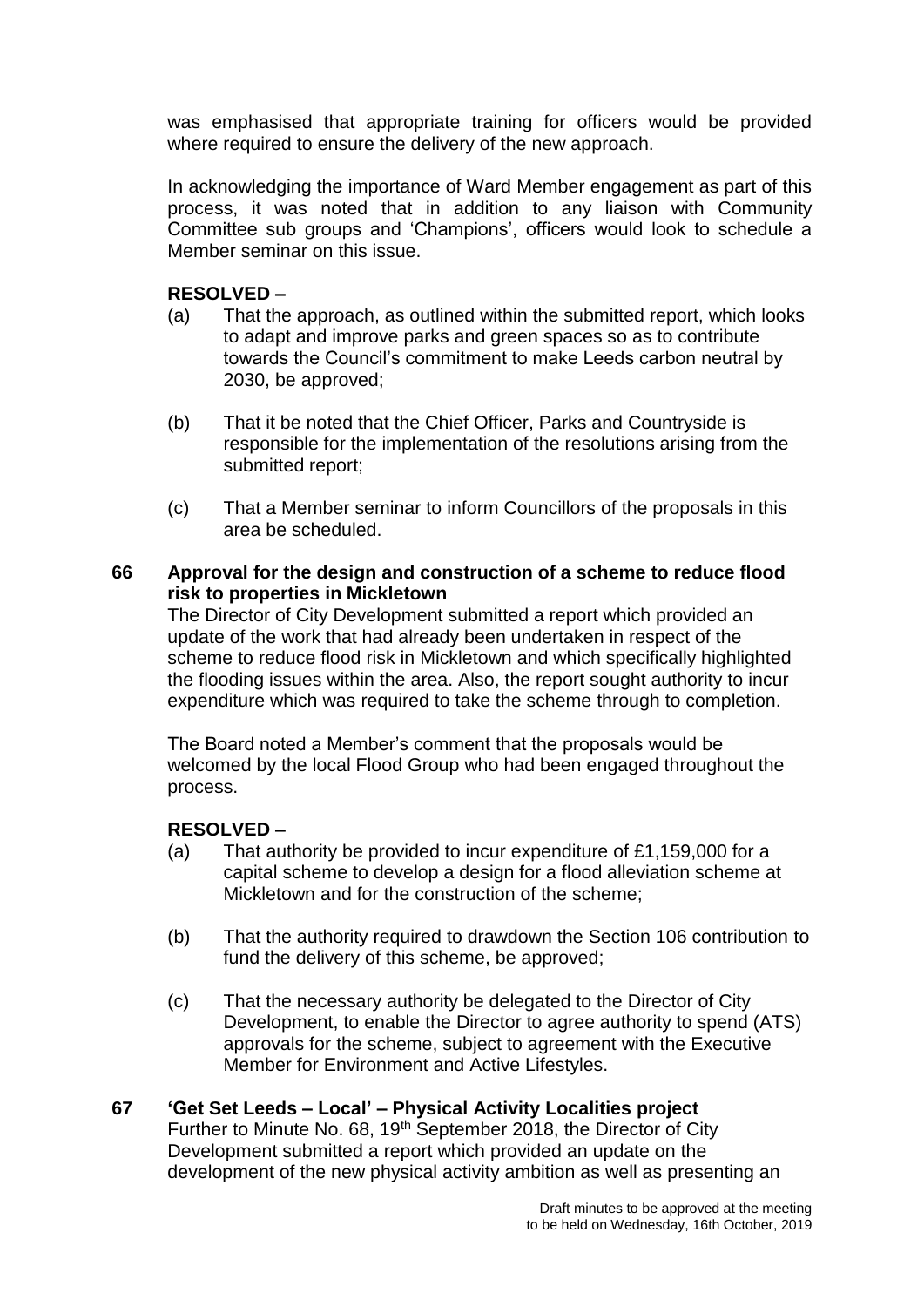overview of the Active Leeds, 'Get Set Leeds – Local' project application to Sport England, with the report also seeking support to accept the funding, should the submission be successful.

As part of the introduction to the submitted report, the Board viewed a video which accompanied the initiative, and which looked to promote a conversation about making Leeds a more active city.

A Member highlighted the importance of linking the initiative to the appropriate planning and highways processes in order to look to maximise the delivery of related infrastructure and facilities. Responding to this, emphasis was placed upon the actions which were being taken in this area, with the promotion of the 'Active Travel' agenda being highlighted.

Responding to an enquiry regarding the outcomes which were envisaged, it was noted that the aim of the submitted report, the video and other actions such as liaison with Community Committees was to consult with local communities and Members in order to gain a better understanding of the issues involved and the needs of specific communities so that the initiative could look to respond to them.

Regarding timescales, the Board was advised that it was envisaged that a response from Sport England in relation to the Council's bid would be received by the end of October 2019, with the Chair inviting that the matter be brought back to the Board when the outcome was known.

- (a) That the overview of the Sport England project application, as detailed within the submitted report, be noted:
- (b) That the Board's support be provided for the submission of a bid to Sport England for £475k, to develop understanding of locality based approaches to improving levels of Physical Activity;
- (c) That the Board's agreement be given to the delivery of the project commencing before the end of 2019, with the project being delivered over a three year period up until the end of 2022;
- (d) That it be noted that the Head of Active Leeds is the officer responsible for this project.
- **68 All-Weather Pitch Provision in Leeds and Parklife Programme Update** Further to Minute No. 111, 13<sup>th</sup> December 2017, the Director of City Development submitted a report providing an update on the progress made regarding the delivery of the proposed Parklife Programme, particularly with regards to the Fullerton Park project, and which noted the interdependency of this scheme with the proposed disposal of land at Brown Lane East (former Matthew Murray school site) to Leeds United Football Club, which is subject to a separate report submitted to this Executive Board (Minute No. 79 refers).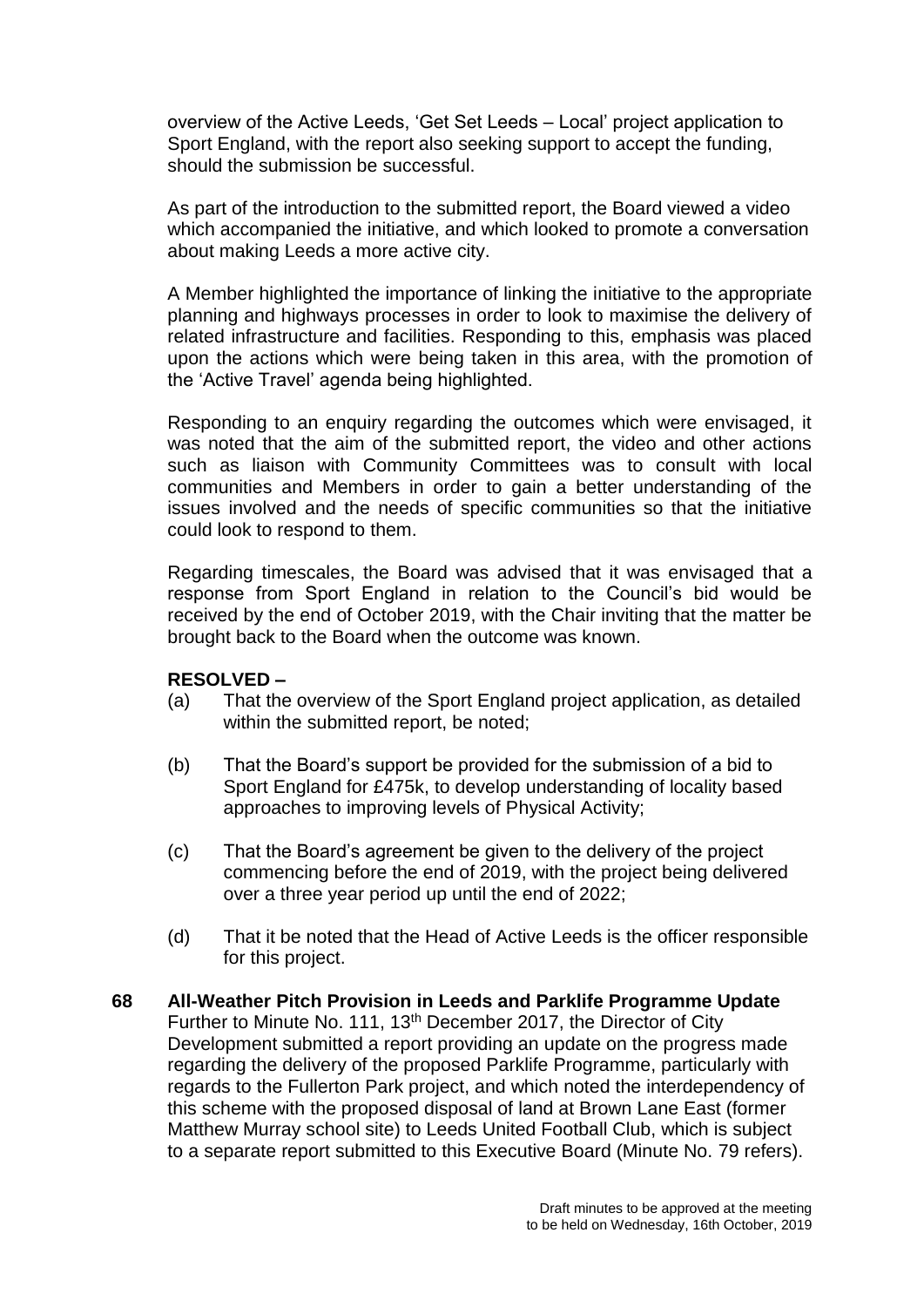With regard to the proposals for the Woodhall Lane site, emphasis was placed upon the need to ensure that a consultation exercise with the local community was undertaken.

In response to an enquiry regarding the proposals for the Fullerton Park site, assurance was provided in terms of the sufficient levels of car parking provision which would remain on the site, with it also being highlighted that Leeds United FC were currently working on an updated travel plan, which would look to establish a range of more sustainable match day travel arrangements.

## **RESOLVED –**

- (a) That the progress made with the development of the Parklife Programme to date, be noted;
- (b) That the selection of the four shortlisted Parklife sites, as contained within the submitted report, be approved:
- (c) That approval be given to the principle that the funding for the City Council's financial contribution for Fullerton Park will be funded as part of the Capital Programme, to be agreed in February 2020, with approval also being given to the proposal that a detailed Design and Cost Report will be presented to Executive Board in due course;
- (d) That approval be given to authorise the ongoing design progression at the Woodhall Lane and Green Park Parklife projects, with it being noted that the match funding for the City Council's contribution for the Parklife projects at these sites will be considered as a pressure as part of the Capital Programme report in February 2020;
- (e) That the Director of City Development, in discussion with the Executive Member, be authorised to support the submission of planning applications for Fullerton Park and Woodhall Lane Parklife projects, based upon the facilities mix, as contained within the submitted report;
- (f) That it be noted that the Director of City Development and the Director of Communities and Environment are responsible for the delivery of the programme.

# **HEALTH, WELLBEING AND ADULTS**

### **69 Leeds Drug & Alcohol Strategy & Action Plan 2019-2024**

The Director of Public Health submitted a report which presented the updated Leeds Drug & Alcohol Strategy and Action Plan 2019 – 2024 for the purposes of the Board's approval.

As part of the introduction to the report, the Executive Member for Health, Wellbeing and Adults extended her thanks to organisations such as 'Forward Leeds' and others for the key role that they played in supporting those with drug and alcohol issues across the city.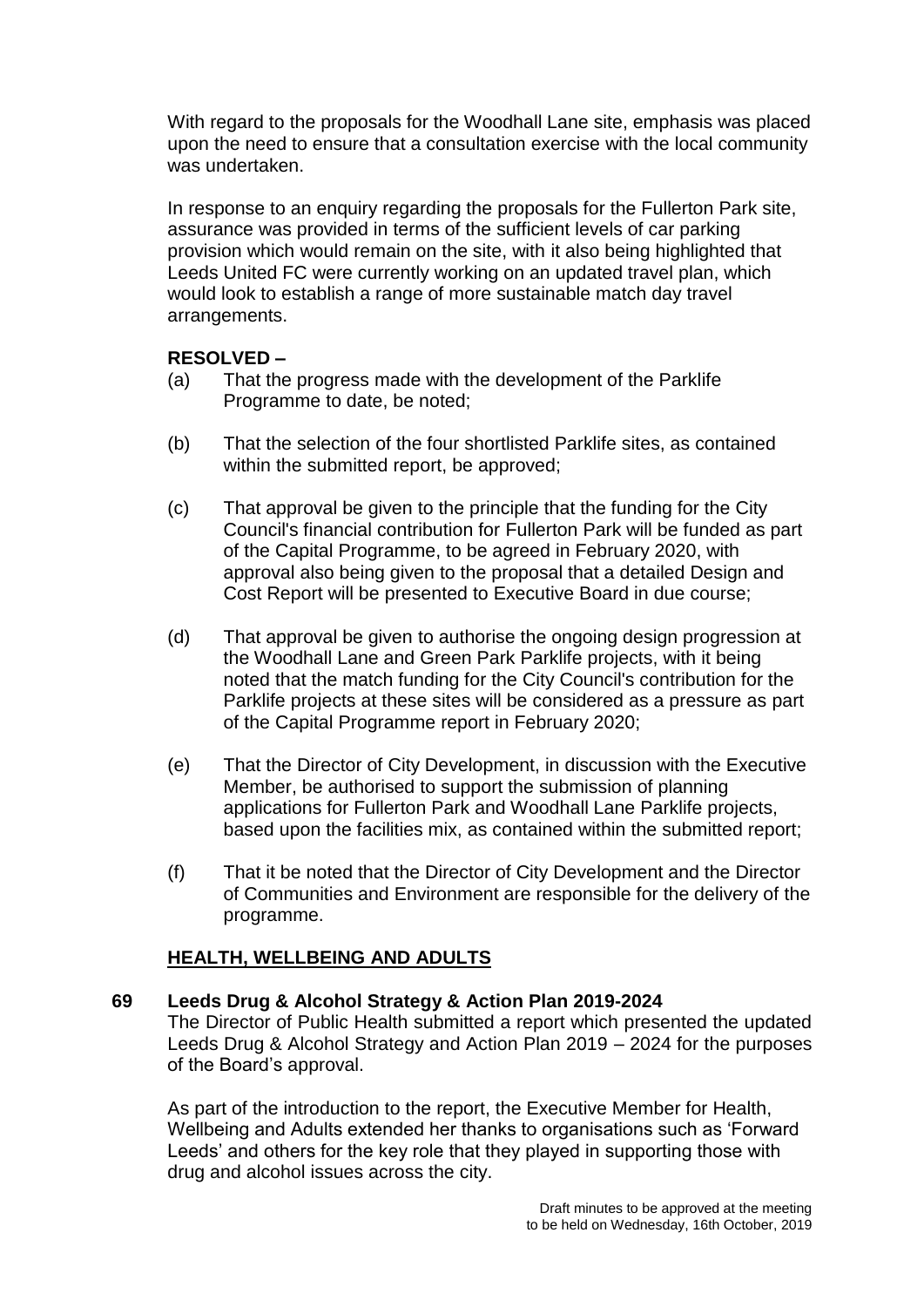Members considered the proposed main outcomes from the 2019-2024 Action Plan and Strategy when compared with its predecessor, with it being highlighted that although the focus of the refreshed outcomes remain similar, the delivery of provision was constantly being reviewed to ensure that the most effective intervention was provided. The positive recovery rates which had been achieved in this area were also highlighted.

With regard to a Member's enquiry regarding drug related crime and disorder, officers undertook to provide the Member in question with further data in this.

### **RESOLVED –**

- (a) That the Leeds Drug and Alcohol Strategy and Action Plan 2019-2024, as appended to the submitted report, be approved;
- (b) That the proposed governance arrangements for the strategy, as detailed within the submitted report, be noted, with the Board specifically noting the connections made to key partnerships, including Safer Leeds and the Children and Families Trust Board;
- (c) That it be noted that the officer responsible for the implementation of such matters is the Chief Officer/Consultant Public Health, Adults and Health.

## **CHILDREN AND FAMILIES**

## **70 The Leeds – Kirklees Children's Services Improvement Partnership and next steps in sector led improvement**

The Director of Children and Families submitted a report providing an update on the Kirklees – Leeds Improvement Partnership, and which set out the current position in respect of Leeds' continued role in the area of sector led improvement.

In response to a Member's enquiry, officers undertook to provide the Member in question with information on the other Local Authorities judged as 'requiring improvement' by Ofsted that Leeds was to support.

Responding to a Member's comment and in reviewing the performance of the Children and Families directorate in Leeds during the period of the improvement partnership with Kirklees, it was highlighted that during this time Ofsted reviewed its rating of Leeds from 'Good' to 'Outstanding'.

With regard to the peer led process generally, emphasis was placed upon the value for money it could provide, and how potentially this model could be more widely utilised across the public sector, with reference being made to the NHS.

In terms of the lessons learned from this exercise, the Board noted that further consideration would need to be given to ensuring that robust arrangements were in place to mitigate against any associated risks, with specific reference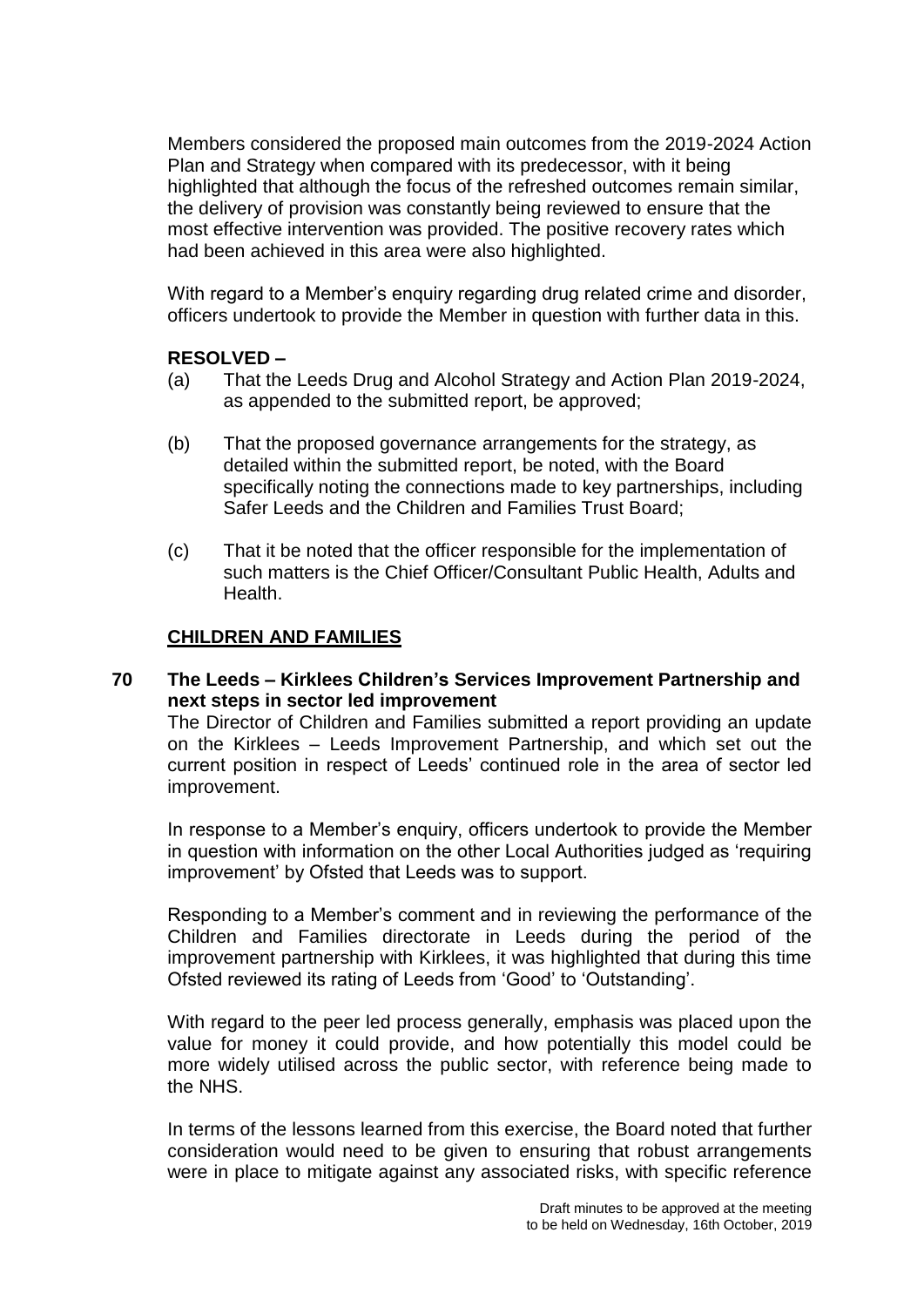being made to ensuring sufficient capacity always remained at a leadership level, so as to continue to ensure that any involvement in such partnerships was not at the detriment to the services provided in Leeds.

In conclusion, it was requested that Leeds' experiences in this area be relayed to the Local Government Association in support of the sector led approach, in order to contribute towards related reviews and so that it could be used as a case study to demonstrate the benefits of the model.

# **RESOLVED –**

- (a) That the contents of the submitted report, be noted;
- (b) That Leeds' experiences in this area be relayed to the Local Government Association in support of the sector led approach, in order to contribute towards related reviews and so that it can be used as a case study to demonstrate the benefits of the model.

## **LEARNING, SKILLS AND EMPLOYMENT**

**71 Local Government and Social Care Ombudsman report on the provision of suitable education for a child absent from school due to anxiety** The Director of Children and Families submitted a report which provided the outcomes arising from a recent Local Government and Social Care Ombudsman report and which also provided the Board with assurances regarding the actions which had been taken by the Council in response to this matter.

In presenting the submitted report, it was highlighted by the Executive Member for Learning, Skills and Employment that the matter was scheduled to be considered by the Scrutiny Board (Children and Families) at its next meeting, however, it was suggested by the Executive Member that it returns to the Scrutiny Board in the new year to provide Scrutiny with an opportunity to review the progress being made on the recommendations for improvement. It was also requested that details of the actions taken in response to the associated recommendations be submitted to Executive Board in due course.

- (a) That the report of the Local Government and Social Care Ombudsman, together with the recommendations for improvement, as appended to the submitted report, be noted;
- (b) That it be noted that the Deputy Director for Learning, Children and Families, is responsible for ensuring that all actions agreed in response to this matter are completed;
- (c) That in noting that the matter is scheduled to be considered by the Scrutiny Board (Children and Families) at its next meeting, it be recommended that the matter returns to the Scrutiny Board in the new year in order to provide Scrutiny with the opportunity to review the progress being made on the recommendations for improvement, and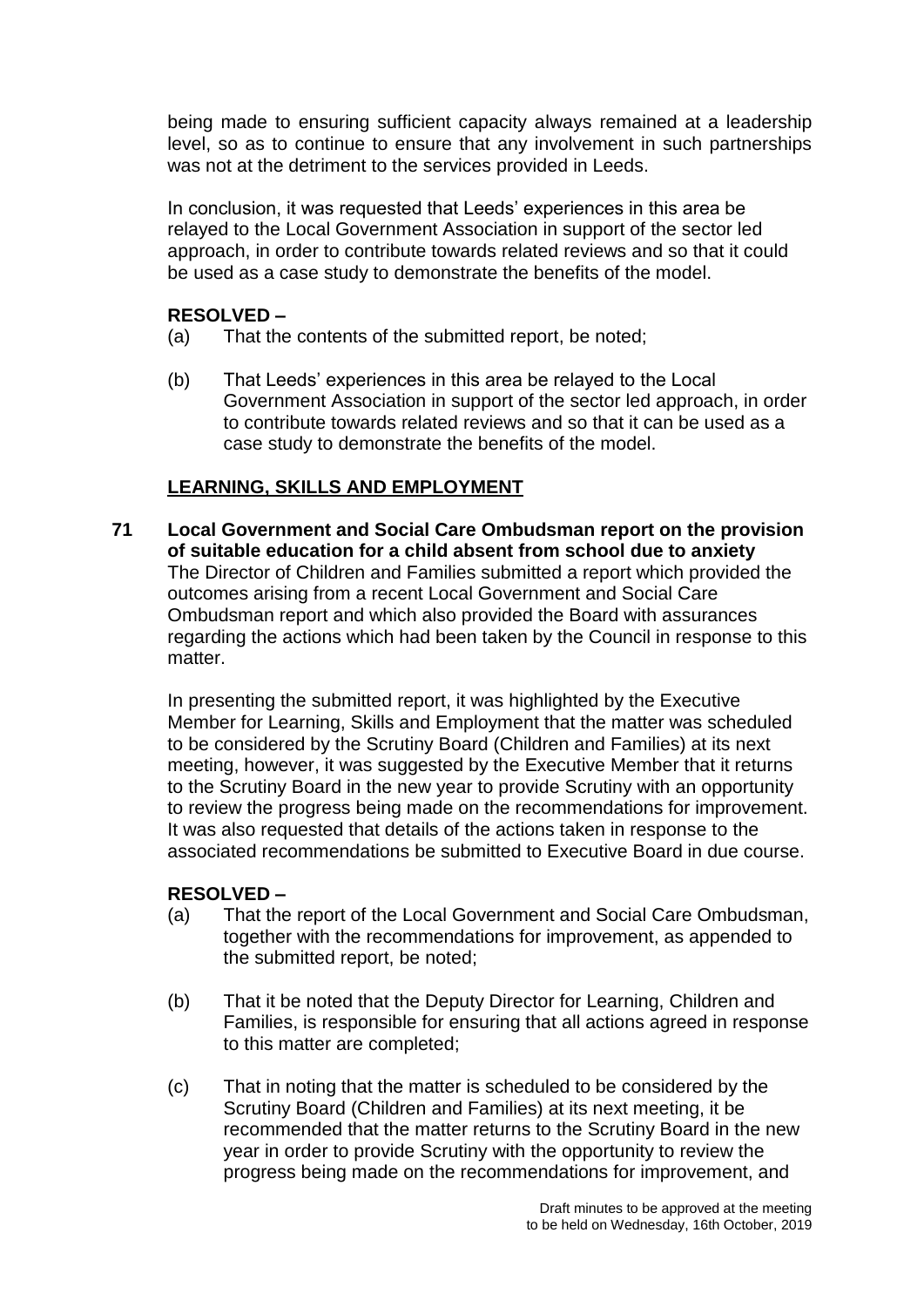that details of the actions being taken in response to the associated recommendations be submitted to Executive Board also, in due course.

## **72 Exclusions, Elective Home Education and Off-rolling**

The Director of Children and Families submitted a report which presented data regarding patterns of exclusions and elective home education in Leeds over the past three years, and the progress being made in this area, with particular reference to permanent exclusions. The report also outlined the work that would be undertaken through the '3A's Strategy' to work with schools to reduce exclusions and to improve outcomes for children and young people.

In presenting the report, the Executive Member for Learning, Skills and Employment proposed that in addition to sharing the data contained within the submitted report with both the Department for Education and the Children's Commissioner, all schools be contacted with the aim of the Council working in partnership with them to protect the most vulnerable children and young people.

Members welcomed the submitted report and the approach being taken to bring the fact based information to the Board's attention, to enable the Council to provide challenge in this area.

Responding to a Member's specific enquiry, officers undertook to provide the Member in question with further information regarding the issue of elective home education.

Members highlighted the statutory responsibilities of the Local Authority in this area, and the need to ensure that the Council continued to fulfil its role as required. As such, it was requested that further reports be submitted to the Board on such matters, as appropriate.

Responding to Members' comments, the Board received further details of the range of ongoing actions being taken by the directorate to monitor and address the issues highlighted within the report.

- (a) That the information contained within the submitted report, together with the recommendations in the Timpson Review (as detailed at Appendix 2) and the issues raised by the Children's Commissioner in her report "Skipping School: Invisible Children - How children disappear from England's schools", as referenced in the submitted report, be noted;
- (b) That it be noted that the Children and Families directorate will produce an annual report on the issue of exclusions and elective home education;
- (c) That it be noted that the remit for monitoring exclusions and elective home education falls under the Head of Learning Inclusion;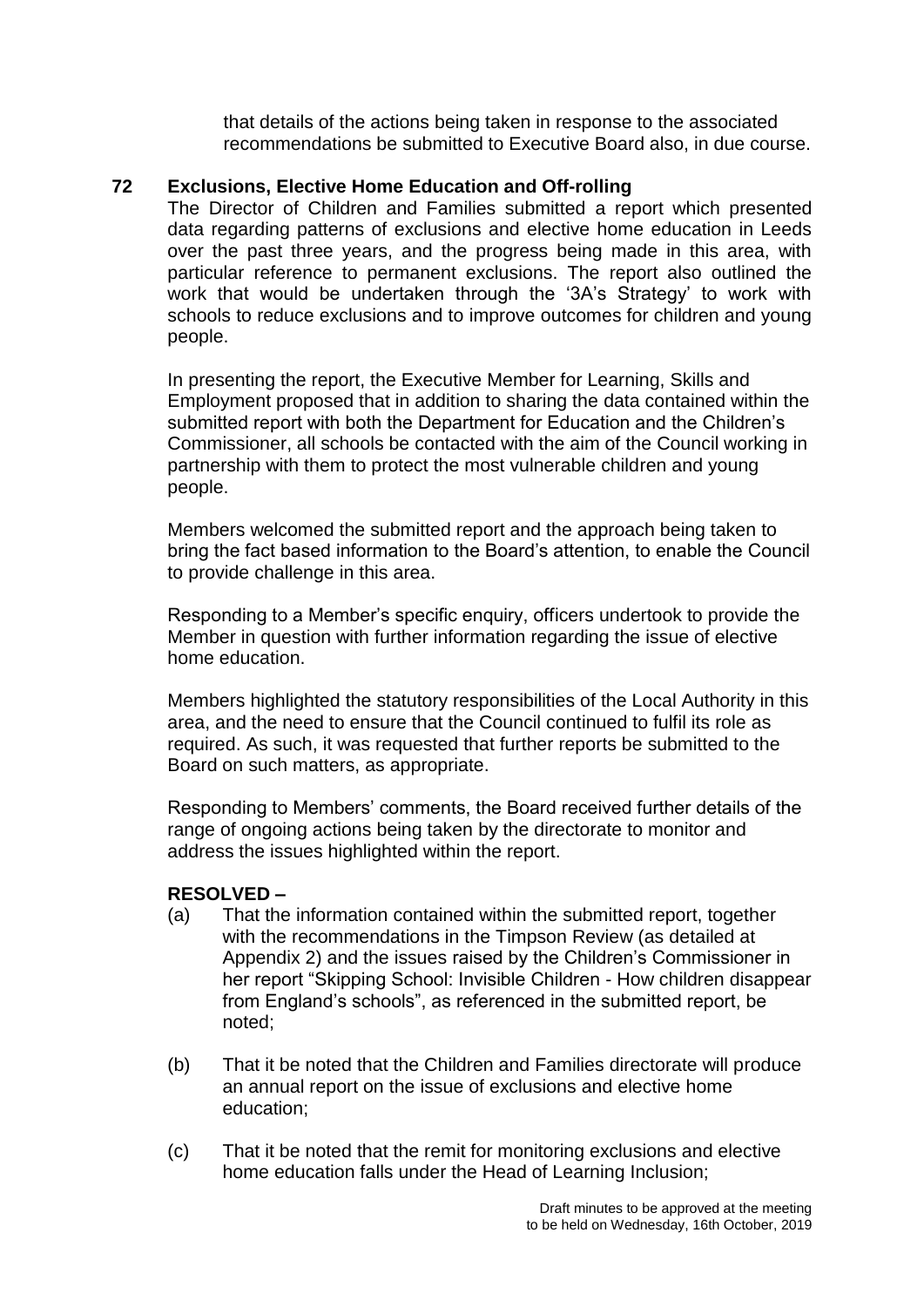- (d) That the Board's support be provided to the Children and Families directorate as it seeks to drive down the rate of fixed term exclusions across the city and to reduce the average length of time pupils are excluded for;
- (e) That the Board confirms its ambitious expectations towards ensuring that the city's most vulnerable children and young people are not prevented from accessing a full education through any of the methodologies listed in the submitted report;
- (f) That agreement be given for the data contained within the submitted report to be shared with both the Department for Education and the Children's Commissioner, as they both have a clear interest in this issue, and that all schools also be contacted with the aim of the Council working in partnership with them to protect the most vulnerable children and young people;
- (g) That further update reports be submitted to the Board on this matter, as appropriate.

## **73 Leeds City Council vote in the Leeds Business Improvement District 2020-2025 renewal ballot**

Further to Minute No. 10, 26<sup>th</sup> June 2019, the Director of City Development submitted a report that presented the completed business plan from LeedsBID (Business Improvement District), as appended, for the consideration of Executive Board, in order to inform the recommendation that the Council vote in favour of the renewal of LeedsBID in the upcoming ballot.

- (a) That LeedsBID business plan (2020-2025), as appended to the submitted report, which sets out the organisation's plan of delivery in its second term, be noted;
- (b) That approval be given for Leeds City Council, as a BID levy payer, to vote in favour of the renewal of LeedsBID for its second term (2020- 2025), based upon the business plan appended to the submitted report, thereby enabling the opportunity for significant investment of circa £15m in Leeds city centre through the activities and themes of LeedsBID;
- (c) That the responsibility for the vote be delegated to the Director of City Development;
- (d) That the Director of City Development be requested to write to LeedsBID to ask for a greater emphasis on supporting the city's 'Leeds 2023' programme as part of their planned activities.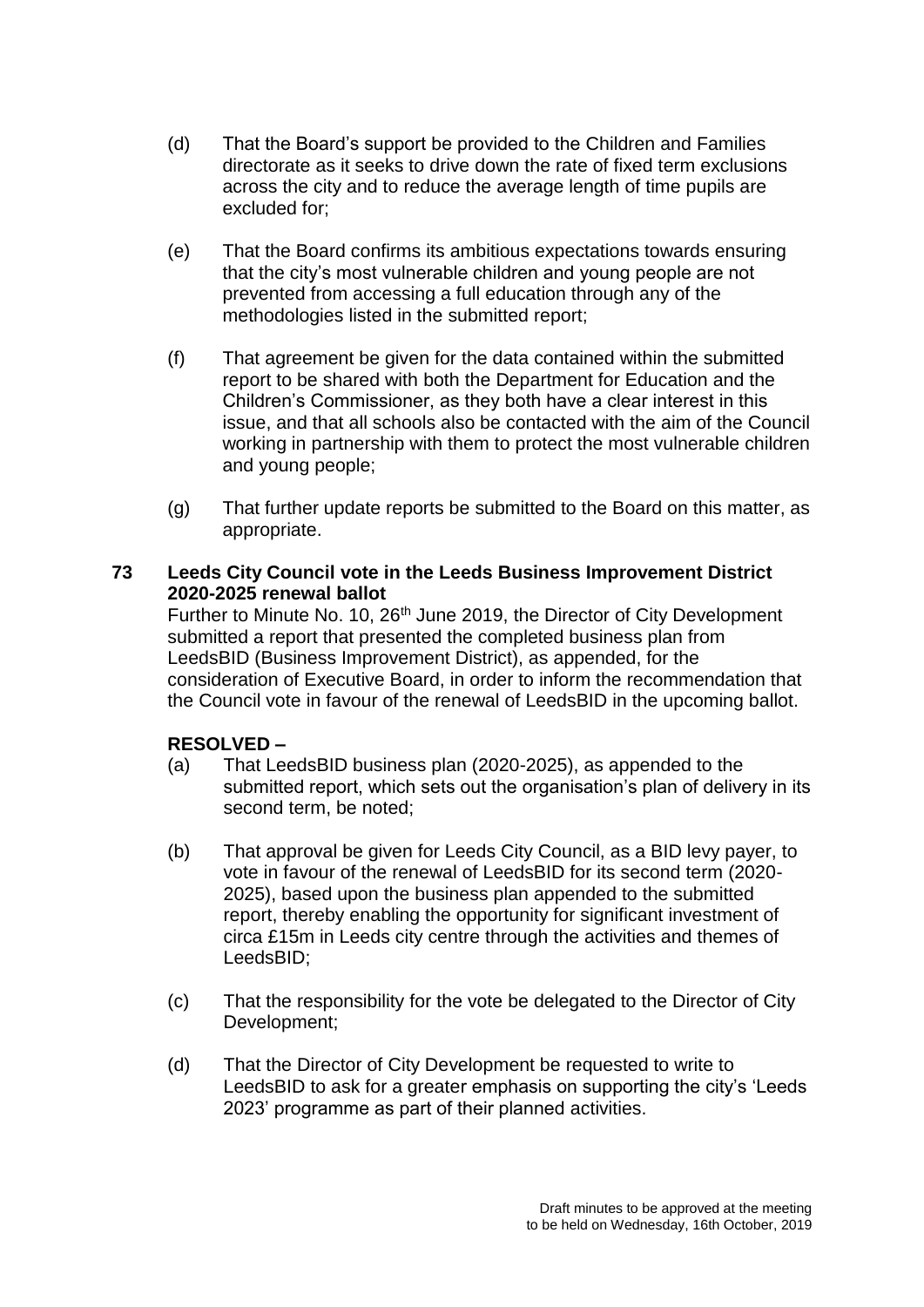### **74 Outcome of consultation to establish a new secondary School in East Leeds from September 2021**

Further to Minute No. 177, 20th March 2019, the Director of Children and Families submitted a report presenting the outcome of the consultation undertaken regarding a proposal to establish a new 8 form entry secondary free school (1,200 places – 240 pupils per year group) for learners aged 11- 16, including a Resourced Provision for young people with Autism Spectrum Condition and Moderate Learning Difficulties. In addition, the report sought permission to launch the competition stage of the free school presumption process in order to identify a preferred sponsor to run the new school. Finally, the report sought a decision to fund delivery of a scheme to create the additional learning places required.

In response to a Member's enquiries, and having noted that the proposals did not include sixth form provision, the Board received details of the current position regarding such provision in the area. Also, the Board received information relating to the ongoing negotiations with relevant parties regarding the potential purchase of the site, with Members requesting that should there be any problems experienced in this area then Board Members be informed as appropriate.

With regard to the development of education provision to accommodate demand arising from the East Leeds Extension, officers undertook to provide the Member in question with a briefing on the actions being taken in this area, with a request being made that a further report be submitted to the Board on such matters in due course.

- (a) That the outcome of the consultation undertaken on the proposal to establish a new 8 form entry (1,200 place – 240 pupils per year group) secondary free school for pupils aged 11-16, including a Resourced Provision for young people with Autism Spectrum Condition and Moderate Learning Difficulties, within the boundary of a 2.7 hectare parcel of unused land close to Torre Road and Trent Road, from September 2021, be noted;
- (b) That the commencement of a free school presumption process, be approved, under the terms set out in the Education and Inspections Act 2006 (section 6a), allowing the Local Authority to launch a competition seeking to identify a preferred sponsor to run the new free school;
- (c) That provisional approval be granted for authority to spend (ATS) £25- 30m in order to deliver the proposed new free school;
- (d) That it be noted that the implementation of the proposal is subject to funding being agreed, based on the outcome of further detailed design work and planning applications, as indicated in section 4.4.2 of the submitted report, and that the proposal has been brought forward in time for places to be delivered for 2021;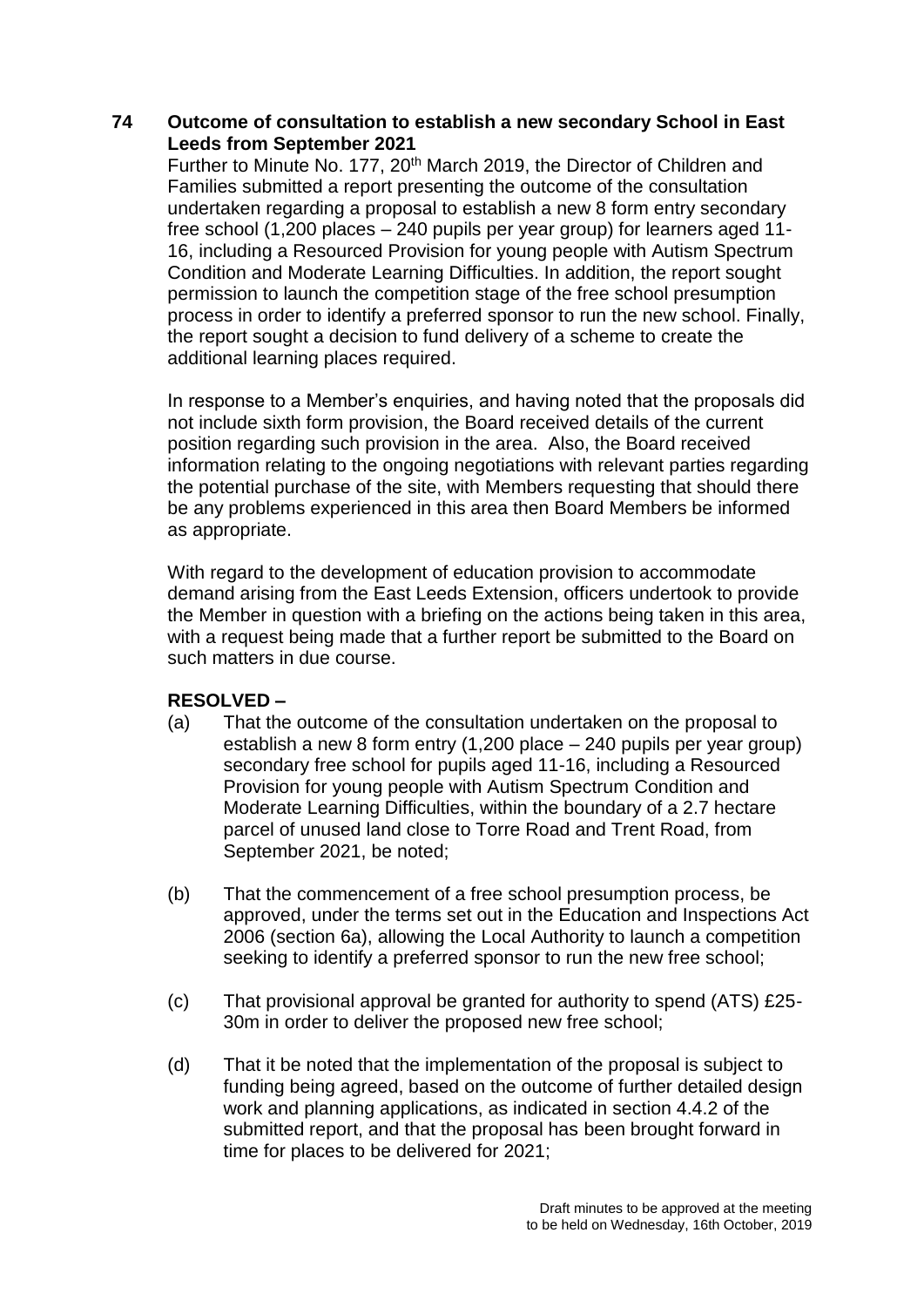- (e) That it be noted that the responsible officer for the implementation of such matters is the Head of Learning Systems;
- (f) That a further report be submitted to the Board in due course regarding the work being undertaken to develop education provision to accommodate demand from the East Leeds Extension.

### **75 Outcome of consultation on the expansion of East SILC onto two additional sites**

The Director of Children and Families submitted a report presenting the outcome of a consultation exercise undertaken regarding a proposal to expand generic specialist school provision at East SILC (Specialist Inclusive Learning Centre) – John Jamieson at two new additional sites, creating an additional 150 places, with a proposal of 50 primary places at the Oakwood building and 100 secondary places at the former Shakespeare site.

## **RESOLVED –**

- (a) That the publication of a Statutory Notice on a proposal to permanently expand specialist provision at East SILC – John Jamieson by a combined total of 150 additional places, accommodated across two new additional sites, with effect from January 2020, be approved;
- (b) That it be noted that the implementation of such proposals is subject to funding being agreed based upon the outcome of further detailed design work, as indicated at section 4.4.1 of the submitted report;
- (c) That it be noted that the responsible officer for the implementation of such matters is the Head of Learning Systems.

## **76 Approval to Spend for the Learning Places Programme 1FE Permanent Expansion at Cockburn John Charles Academy**

The Director of Children and Families and the Director of City Development submitted a joint report presenting details of a proposed expansion at Cockburn John Charles Academy. Also the report sought provisional 'Approval to Spend' for the high level budget, in order to undertake the related works, as detailed.

In noting that the school was currently operating under a PFI contract, and in response to a Member's enquiry, officers undertook to provide the Member in question with details of any fees which would be incurred as a result of the proposals.

# **RESOLVED –**

(a) That capital expenditure be authorised for the 'provisional sum' of £2,278,732 from Capital Scheme number 33178/JCA/000 for the construction work and associated fees to facilitate a permanent increase of the Published Admission Number by 30 pupils at Cockburn John Charles Academy, with the 'provisional sum' including the value for the main hall expansion as detailed within the submitted report, the interim solution as approved via a previous Design and Cost Report,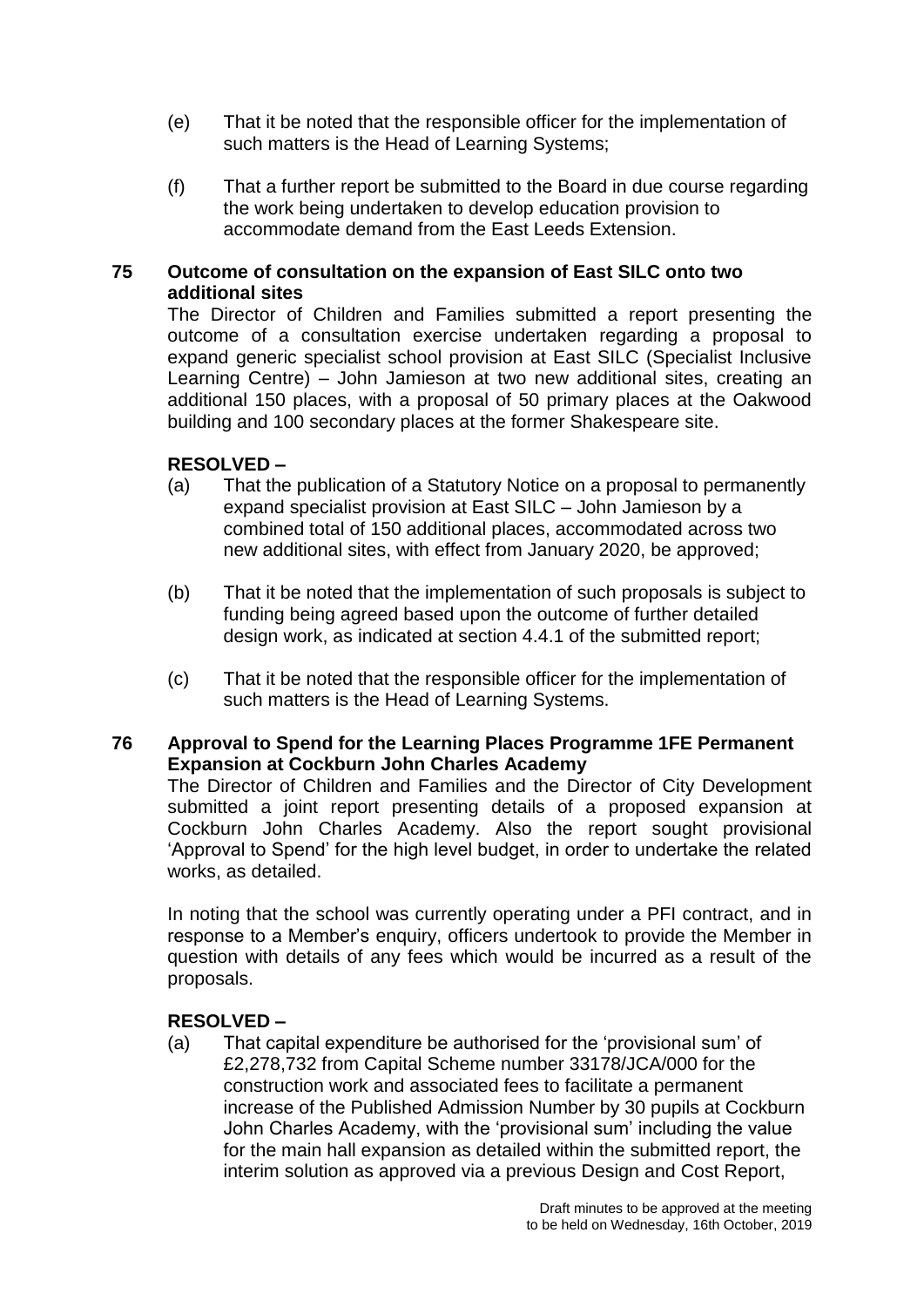legal costs for all parties, ICT related costs and a client held contingency commensurate with a project of this complexity;

- (b) That it be noted that a subsequent Design and Cost Report / Tender Acceptance Report will be submitted following the design freeze and final confirmation of budget requirements;
- (c) That the implementation of a City Council Change under the PFI contract with Investors in the Community (Leeds Schools) Limited for the works at the Cockburn John Charles Academy School PFI building, be noted, together with the requirement to approve the entering in to of any associated documentation including without limitation a deed of variation (if required), with the relevant authority being provided to the Head of Service, Learning Systems to enable the Head of Service to review and approve any such documentation;
- (d) That the programme dates, as identified in section 3.2 of the submitted report in relation to the implementation of the Board's resolutions, be noted;
- (e) That it be noted that the lifecycle and maintenance allowance, under the Unitary Charge, will increase as a consequence of the works detailed within the submitted report, with it also being noted that the increase will reflect the changes in additional catering / cleaning staff and the associated 'life cycling', as identified in the terms of the existing PFI contract. This value however will be the responsibility of the academy and is a 'straight through charge' that will not burden the authority;
- (f) That it be noted that the officer responsible for the implementation of such matters is the Head of Projects and Programmes.

# **RESOURCES**

### **77 Improving Air Quality in the City (Clean Air Zone update)**

Further to Minute No. 15, 26<sup>th</sup> June 2019, the Director of Resources and Housing and the Director of City Development submitted a joint report which presented the outcomes from the recent Statutory Consultation exercise undertaken on several areas regarding the Clean Air Zone (CAZ) and as a result, sought approval of specific consequential amendments which were required for certain elements of the CAZ Charging Order. The report also provided a progress report on both the implementation of the CAZ, including an update on the 'go-live' date, confirmed progress on the distribution of financial support to affected sectors and provided an update on other air quality measures which continued to be progressed.

Members discussed the proposed road signage which was to be used for the Clean Air Zone (CAZ). It was noted that although there was no flexibility around the signage given that it was provided by the Department for Transport, it was emphasised that a communications campaign needed to be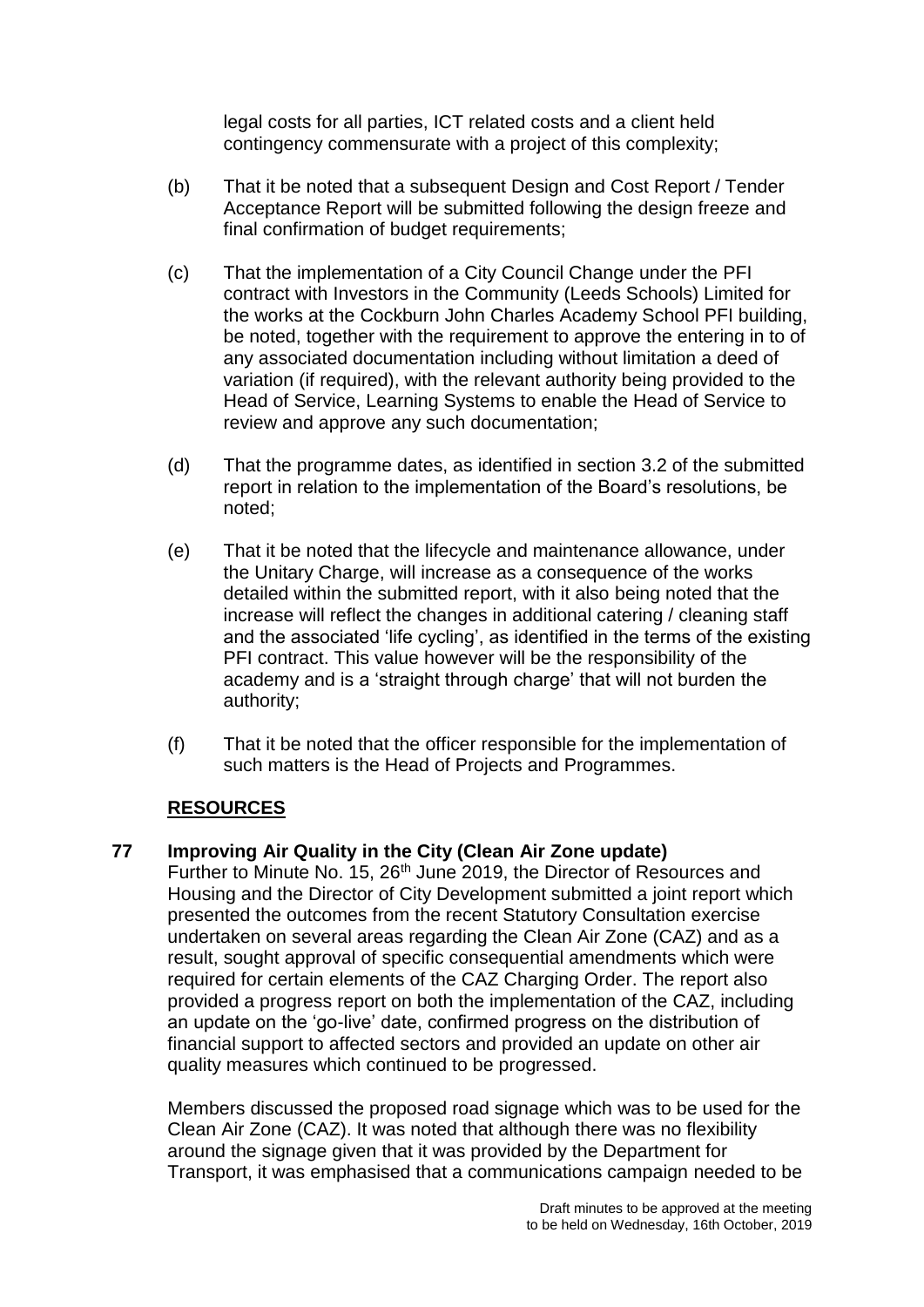put in place, especially with the most affected industries, to raise awareness of the CAZ and its associated branding.

# **RESOLVED –**

- (a) That the outcome of the Statutory Consultation exercise, as detailed within the submitted report, be noted, and that the resulting amendments to the Charging Order as detailed within the submitted report and as follows, be approved:-
	- The creation of a local Specialist Heavy Goods Vehicle exemption and "qualifying criteria";
	- The widening the scope of sunset periods in the taxi and private hire sector, to include out-of-town vehicles;
	- The extension of the Wheelchair Accessible Vehicle (WAV) sunset period to 2028; and
	- The making of formal amendments to the Leeds Clean Air Zone Charging Order arising from the outcome of the consultation process.
- (b) That the implementation progress update, as detailed within the submitted report, and the revised 'go-live' date of no earlier than 1 July 2020, be noted;
- (c) That regarding the consultation feedback in relation to setting the future emissions standard at zero in 2028, it be noted that it is the intention to consider this matter at the first CAZ annual review.

### **78 Disposal of land located on Westerton Walk, Ardsley and Robin Hood, for Extra Care Housing delivery and final terms of Development Agreement**

Further to Minute No. 131, 19<sup>th</sup> December 2018, the Director of City Development, the Director of Adults and Health and the Director of Resources and Housing submitted a joint report seeking approval to dispose of a Council owned site on Westerton Walk in Ardsley and Robin Hood Ward, to facilitate the development of new Extra Care Housing in support of the 'Better Lives Programme'. Specifically, approval was sought to sell the land to the recommended Consortium at the less than best purchase price, as identified in Appendix 1 to the submitted report, which had been designated as being exempt from publication under the provisions of Access to Information Procedure Rule 10.4(3).

In her capacity as a local Ward Member for Ardsley and Robin Hood Ward, the Executive Member for Climate Change, Transport and Sustainable Development welcomed the proposal.

Following the consideration of Appendix 1 to the submitted report, designated as being exempt from publication under the provisions of Access to Information Procedure Rule 10.4(3), which was considered in private at the conclusion of the meeting, it was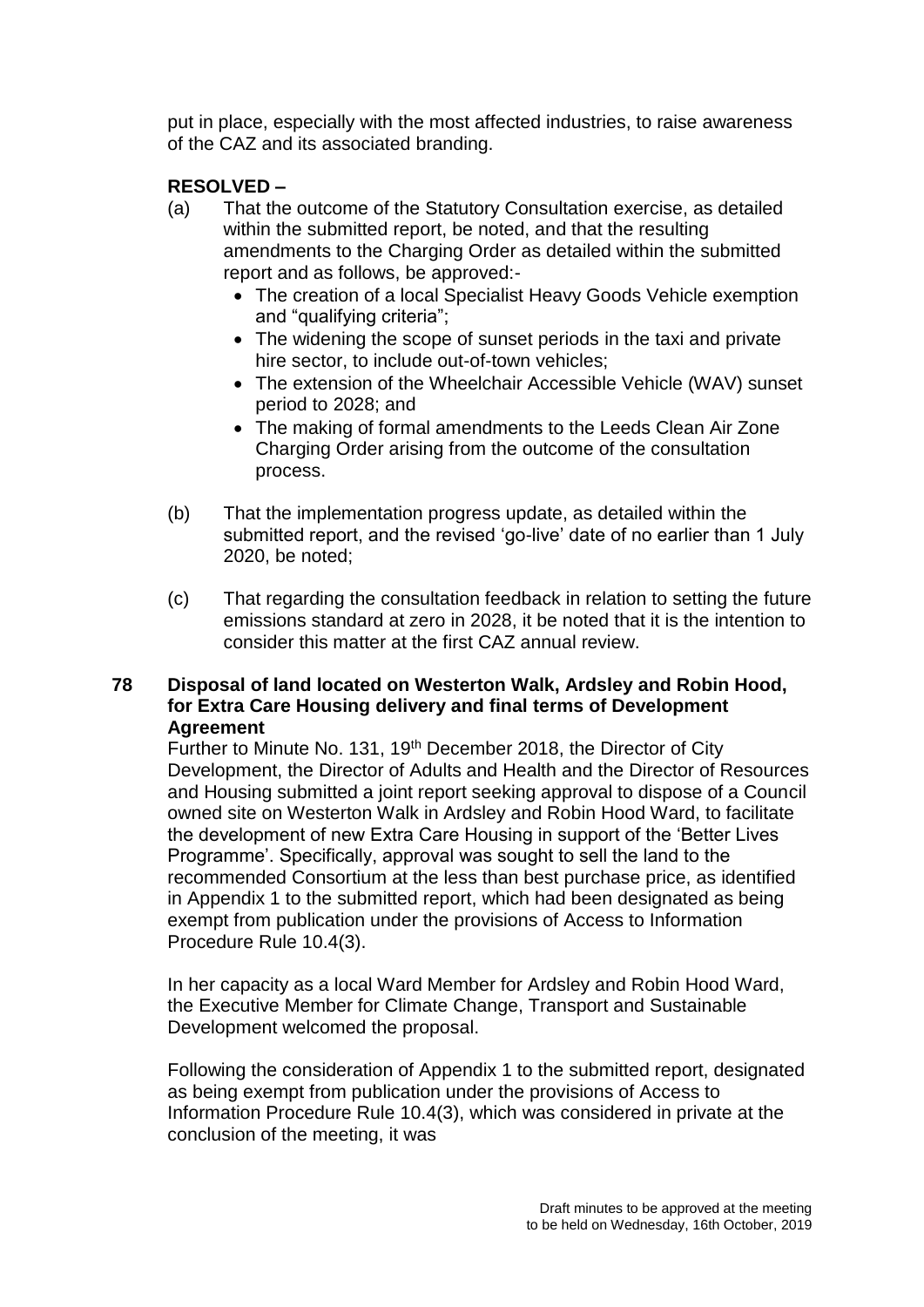# **RESOLVED –**

- (a) That the sale of the subject land to the Consortium, as identified within exempt Appendix 1 to the submitted report, at a less than best purchase price and on the terms as detailed, be approved;
- (b) That it be noted that the Director of City Development, in consultation with the Executive Member for Resources, will progress with the disposal of the subject land;
- (c) That in principle approval be given to the final terms of the Development Agreement for use on all Package One sites, as detailed in exempt Appendix 1 to the submitted report;
- (d) That approval be granted to enter into the Development Agreement with the Consortium;
- (e) That agreement be given for any subsequent amendments to the terms of the disposal to be delegated to the Director of City Development, to enable the Director to approve such matters under the scheme of officer delegation, in consultation with the Executive Member for Resources;
- (f) That it be noted that following a successful procurement exercise, the Director of Resources and Housing has entered into an agreement with the Consortium, under the necessary delegated authority, in respect of delivering Package One: *Extra Care Housing for Older People contract DN336766;*
- (g) That the use of s106 commuted sums, as previously allocated by Executive Board, be noted.

### **79 Disposal of Site of former Matthew Murray School**

Further to Minute No. 80, 18<sup>th</sup> October 2017, the Director of City Development submitted a report which sought approval to the provisionally agreed Heads of Terms for the freehold disposal of the Matthew Murray site, which would facilitate Leeds United Football Club's (LUFC) proposals to relocate its training facilities and the Leeds United Foundation (LUF) and Academy facilities back into the heart of the city and the Elland Road environment.

Responding to a Member's enquiry, the Board received an update on the current position regarding the remaining term of LUFC's current lease at the Thorp Arch site and the relationship between this and the proposals regarding the use of the Matthew Murray School site.

Members discussed the current position regarding what facilities the club intended to relocate to the Matthew Murray site, with it being highlighted that further clarity was required in this area. In response, it was noted that such matters could be picked up as part of the ongoing negotiations with the club.

With regard to the commitment of the club around the support it was proposing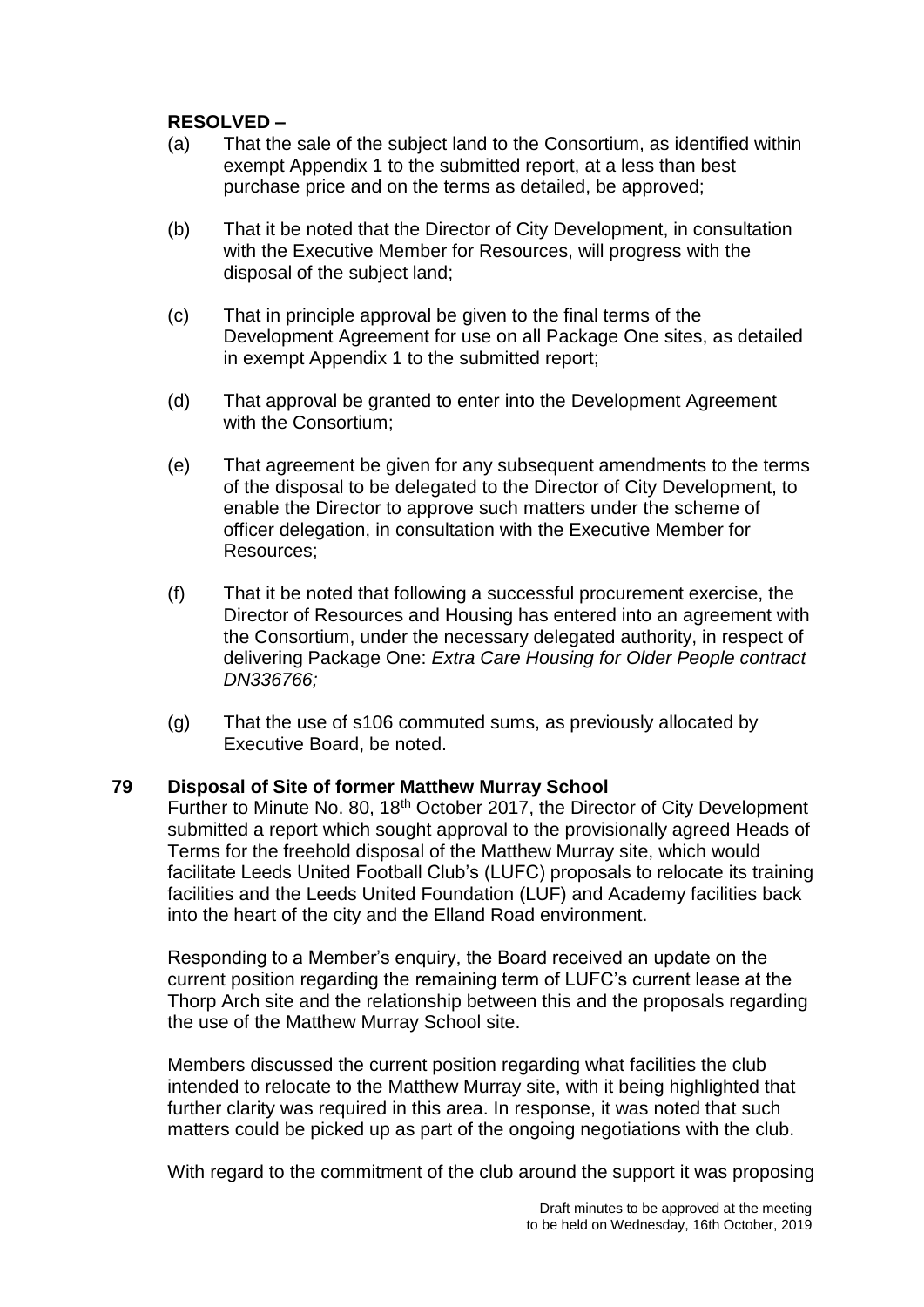to provide for the benefit of the local community as part of this relocation, it was requested that further discussion be held with the club in order to enable such commitments to be confirmed in writing.

With regard to how the proposals would potentially affect the Thorp Arch site, a request was made that relevant Ward Members be kept informed of developments.

In conclusion, the Board was assured that the Executive would be kept up to date with developments on such matters, as appropriate.

Following the consideration of Appendix 1 to the submitted report, designated as being exempt from publication under the provisions of Access to Information Procedure Rule 10.4(3), which was considered in private at the conclusion of the meeting, and in taking into consideration all of the matters raised during the discussion on this item, it was

## **RESOLVED –**

- (a) That the disposal of the Council's freehold interest in the Matthew Murray site, for use as a training facility for LUFC to Greenfield Investments (a wholly owned company of the owner of LUFC), on the draft terms as set out in exempt Appendix 1 to the submitted report, be approved;
- (b) That the approval of the final disposal boundary and terms, including that relating to part of the playing fields of the Ingram Road Primary School and any requirement by Highways England, be delegated to the Director of City Development, with the concurrence of the Executive Member for Resources and, where applicable, the Head Teacher of Ingram Road Primary School;
- (c) That it be noted that the receipt from the disposal of the Matthew Murray site has already been ring-fenced to the Consolidation Schools Programme;
- (d) That it be noted that a separate report is being presented to this Executive Board regarding the 'Parklife Project', which is proposed on Council owned land at Fullerton Park adjacent to LUFC's stadium, which provides for associated training facilities.

(Under the provisions of Council Procedure Rule 16.5, Councillor A Carter required it to be recorded that he abstained from voting on the decisions referred to within this minute)

## **80 Best Council Plan Annual Performance Report - Looking Back on 2018/19**

The Director of Resources and Housing submitted a report presenting a yearend review which looked back on performance during 2018/19 with regard to the delivery of the Best Council Plan.